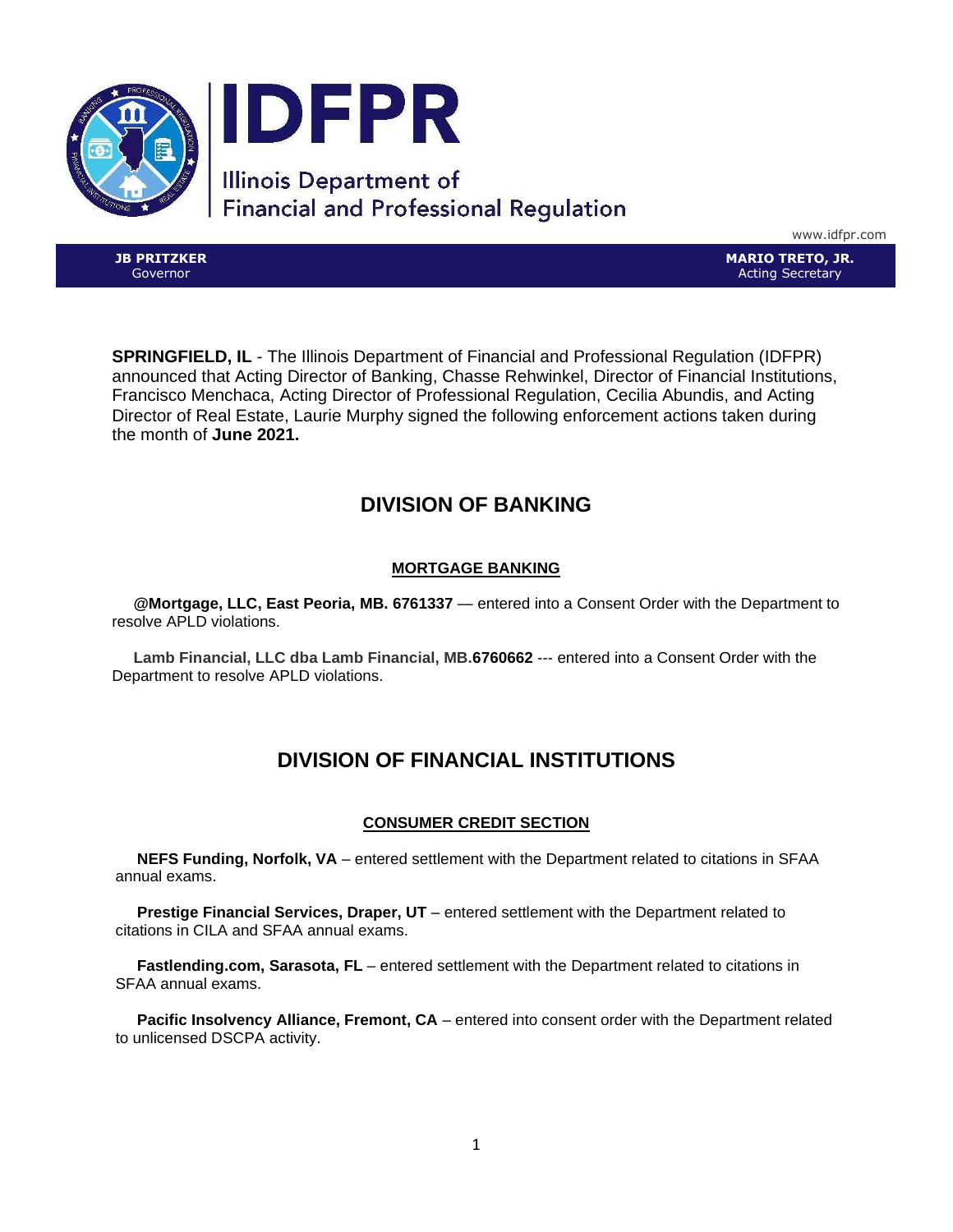#### **CURRENCY EXCHANGE/TOMA SECTION**

 **Envios Express, Villa Park** – entered settlement with the Department related to citations in a currency exchange exam.

# **DIVISION OF PROFESSIONAL REGULATION**

## **UNLICENSED**

 **Lupe, Carol Stream, unlicensed** - ordered to cease and desist the unlicensed practice of barbering.

 **All Star Cuts, Inc., Burbank, unlicensed, Raid Jamil, Oak Lawn, and Ahmed Dina, Palos Hills, unlicensed –** all ordered to cease and desist the unlicensed practice as a barber.

 **Home Star Restorations Group, Mount Prospect and Miguel Gonzalez, Des Plaines, unlicensed** - ordered to cease and desist the unlicensed practice of roofing contracting.

 **Midwest Cedar Roofing, Island Lake, unlicensed** - ordered to cease and desist the unlicensed practice of roofing contracting.

 **Mohanad Moussa, Oak Lawn, unlicensed** - ordered to cease and desist the unlicensed practice of roofing practice and shall forego all further use of the name Allied Roofing Contractors, Inc. Respondent was assessed a \$500 civil penalty for unlicensed practice and false advertising.

 **Robert Skertich, Crown Point, IN, unlicensed** - ordered to cease and desist the unlicensed practice of roofing contracting.

#### **BARBER, COSMETOLOGY, ESTHETICS, HAIR BRAIDING, & NAIL TECHNOLOGY**

 **Carmen Carrasco, Aurora, 131003981** - esthetics license and nail technician license, **169025712**, placed in refuse to renew status based on fraudulent misrepresentation and professional service not rendered after receipt of payment.

 **Amanda Hamilton, Barry, 011263444** - cosmetology license placed in refuse to renew status based on violation of the Act.

 **Jennifer Mahar, Savoy, 011266800** - cosmetology license placed in refuse to renew status based on failure to complete continuing education and submitted certificates from an unapproved education provider.

 **Phat Ngo, Urbana, 011300426** - cosmetology license placed in refuse to renew status based on misrepresentations made for the purpose of obtaining and/or renewing a cosmetology license and engaging in unprofessional and unethical conduct.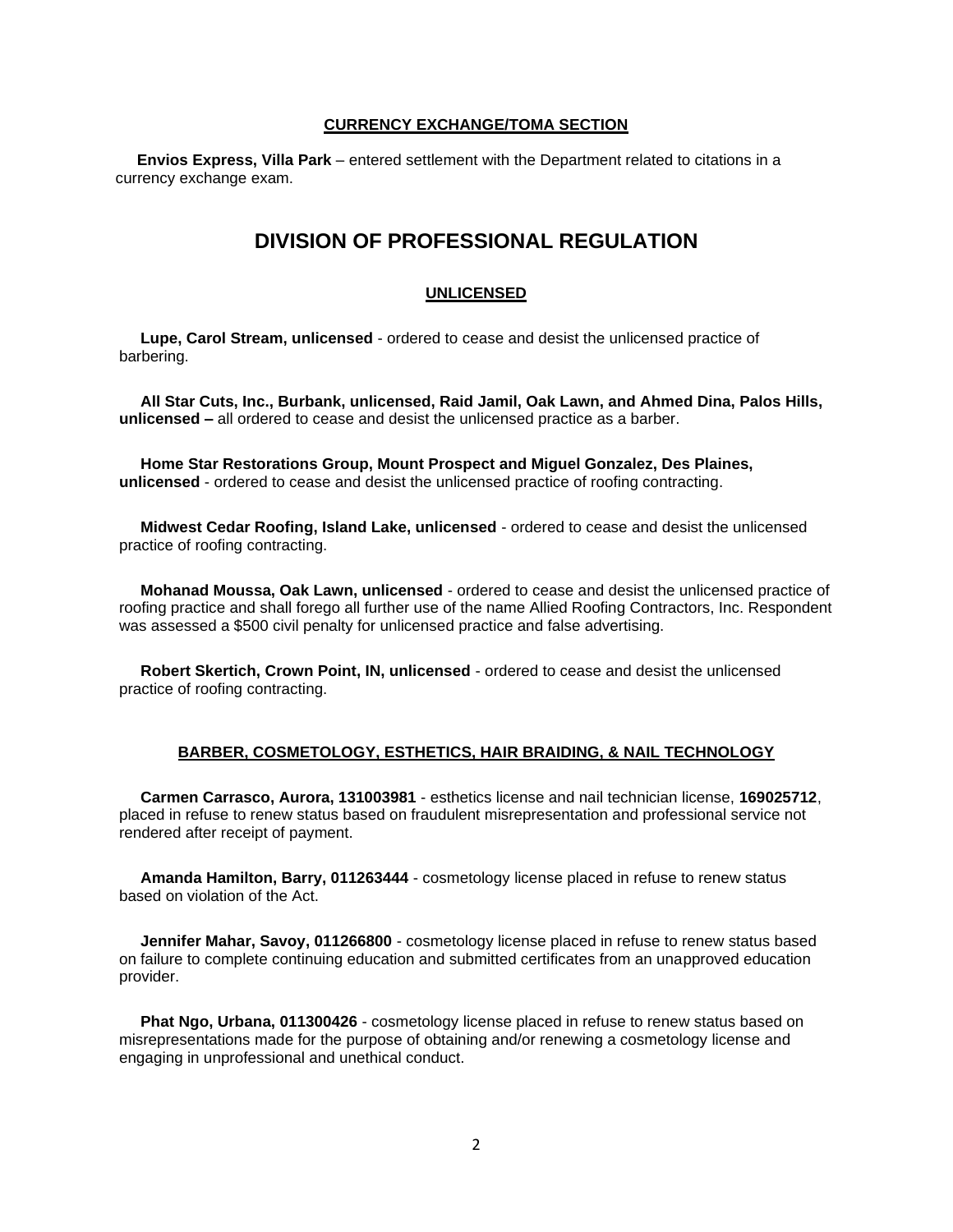**Posh Nail Lounge, Glen Carbon, 189017451** - salon/shop license reprimanded and fined \$250 due to sanitation requirements.

 **Shontee Ross, Chicago, 169020990** - nail technician license restored with reprimand and fined \$500 based on material misstatement to Department.

 **Tammy Nail, Freeburg, 189012166** - salon/shop license placed on non-reporting probation for one year and fined \$500 due to a sanitation requirement.

 **Kristy Tippit, Decatur, 011263349** - cosmetology license restored with reprimand and fined \$500 based on practicing on a non-renewed license.

 **VL Nail Spa Inc., Chicago, 189app177568** - salon/shop license issued with reprimand and fined \$3,500 based on unlicensed operation of a salon/shop and unsanitary conditions.

#### **DENTAL**

 **Christian Foltys, Manhattan, 019021119** - dental license indefinitely suspended for a minimum of one year due to a violation of his probation.

### **COLLECTION AGENCY**

 **Constar Financial Services, LLC, Tijuana, BC, 009app4064952** - collection agency license issued with reprimand based on sister-state discipline.

 **United MediCorp Acquisitions, LLC, Naperville, 017app4052114** - collection agency license issued and placed on probation for two years based on related discipline by the Illinois Department of Financial and Professional Regulation.

#### **PRIVATE DETECTIVE, PRIVATE ALARM, PRIVATE SECURITY & LOCKSMITH**

 **Randall Davis, Chicago, 129418390** - permanent employee registration card indefinitely suspended due to having been convicted of a Class A Misdemeanor Retail Theft and for failing to notify the Department in writing within 30 days of the foregoing arrest and conviction.

 **Marene Smith, Chicago, 129005322** - permanent employee registration card indefinitely suspended due to having been convicted of Class A Misdemeanor Violate Order of Protection and for failing to notify the Department in writing within 30 days of the foregoing arrest and conviction.

 **Mark Thomas, Chicago, 129350575** - permanent employee registration card indefinitely suspended due to having been convicted of Class A Misdemeanor Domestic Battery and for failing to notify the Department in writing within 30 days of the foregoing arrest and conviction.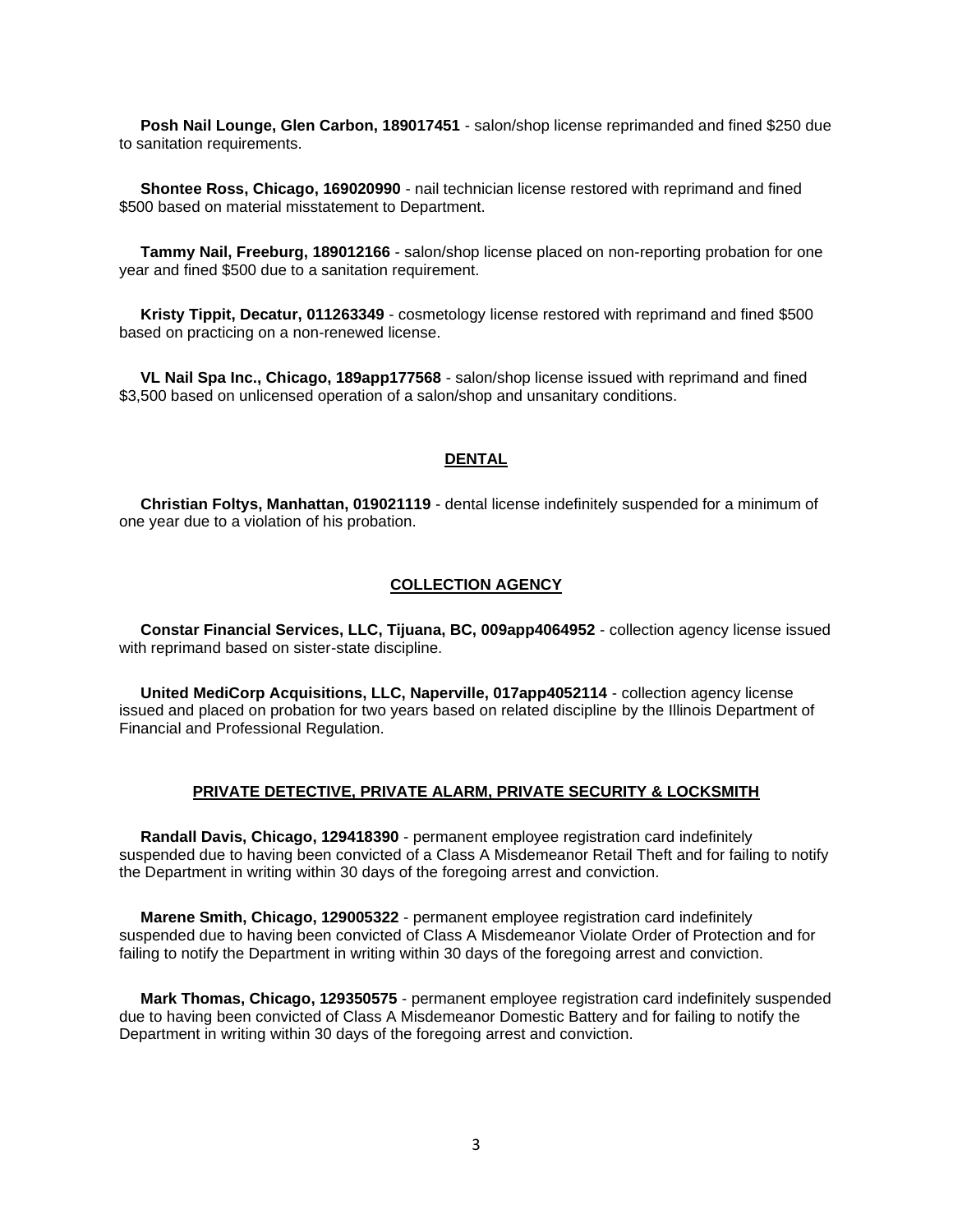**Dylonn Williams, Zion, 129430626** - permanent employee registration card indefinitely suspended due to having been convicted of a Class A 4 Felony Agg. UUW/Vehicle/No FOID and for failing to notify the Department in writing within 30 days of the foregoing arrest and conviction.

 **David Wilson, Chicago, 129431194** - permanent employee registration card indefinitely suspended due to having been convicted of a Class 3 Felony Forgery/Possess With Intent and for failing to notify the Department in writing within 30 days of the foregoing arrest and conviction.

 **Nortarcia Wilson, Chicago, 129274263** - permanent employee registration card indefinitely suspended due to having been convicted of a Class 4 Felony Driving Revoked/Suspended DUI/SSS 4- 9 and for failing to notify the Department in writing within 30 days of the foregoing arrest and conviction.

#### **IL ROOFING CONTRACTOR**

 **Capital Construction & Restoration, Inc., Northbrook, 104017310** - roofing contractor license reprimanded and fined \$3,000 based on aiding and assisting unlicensed practice of roofing contracting.

 **Damon Marten, Mason City and New Holland, 104016413** - roofing contractor license and Marten Construction, qualifying party designation license **105006417** both placed in refuse to renew status based on failing to render roofing services after receipt of payment, engaging in false advertising, and failing to disclose criminal convictions to the Department on roofing application.

 **Morning Dew Exteriors, Inc., Inverness, 104014163** - roofing contractor license reprimanded and fined \$3,000 based on the violation of the Act and unprofessional conduct.

 **Red White and Blue Construction, Inc., Hillside, 104016841** - roofing contractor license reprimanded and fined \$1,500 based on failure to answer the Department's written information request regarding a roofing project.

 **Quincy Sizemore, Chicago, 105009470** - roofing qualifying party designation issued on probation for two years based on a violation of the Illinois Roofing Industry Licensing Act and unprofessional conduct.

#### **MEDICAL**

 **Michael Bialas, Dupo, 038009251** - chiropractor license placed in refuse to renew status due to failure to comply with ongoing terms of the Department's Probation.

 **Jose Candelario, Chula Vista, CA, 038013087** - chiropractor license indefinitely suspended due to criminal conviction for health care fraud in April 2021.

 **Thomas Cao, Elgin, 036098274** - physician and surgeon license placed on indefinite probation for a minimum of two years and fined \$10,000 and controlled substance license placed on permanent inactive status due to improperly prescribing a controlled substance to a patient of his practice.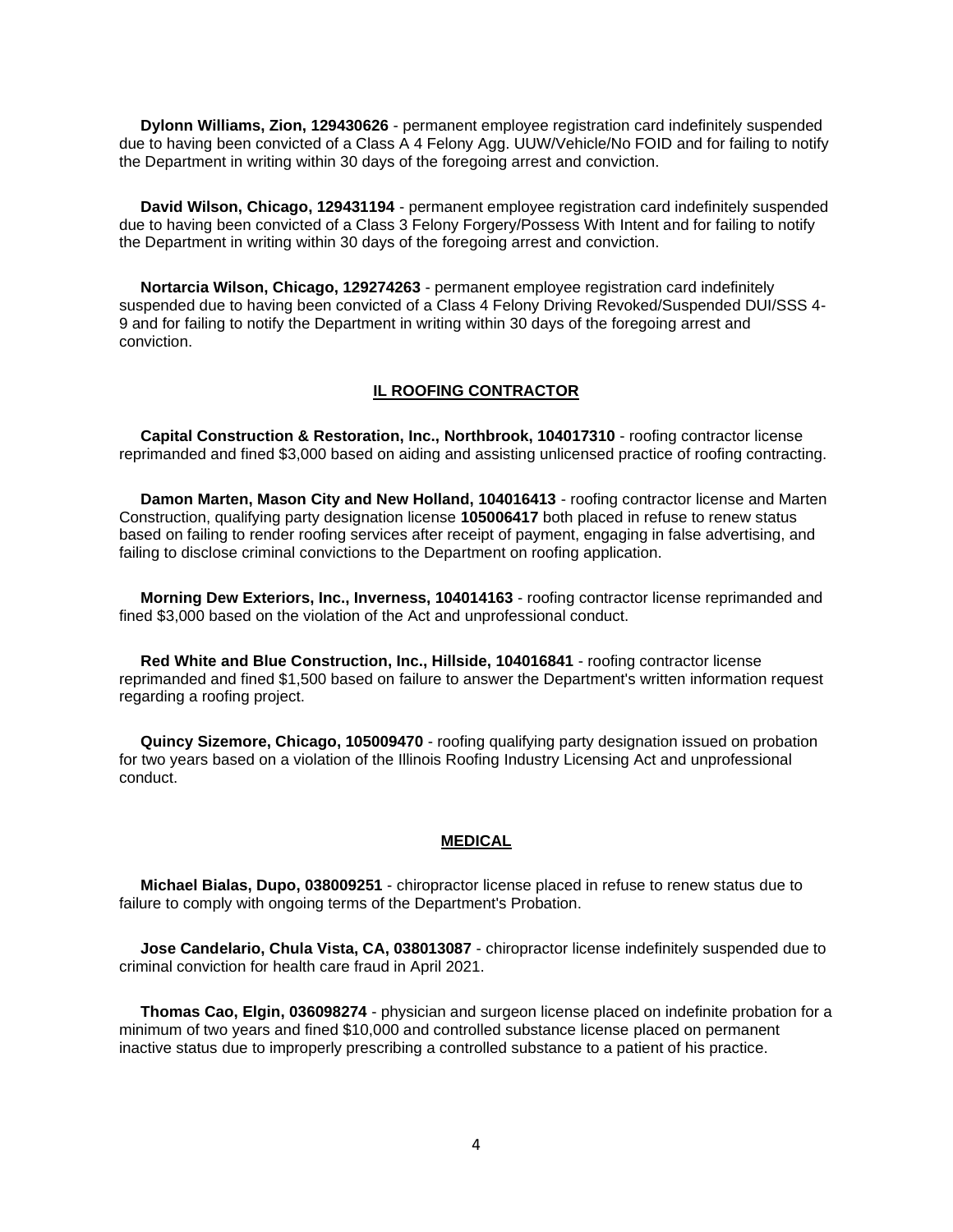**Evelyn Chen, Elmhurst, 036088305** - physician and surgeon license reprimanded and must complete 10 hours of CME's for failure to properly assess a patient's high-risk pregnancy.

 **Khwaja Haque, Phoenix, AZ, 03614674** - physician and surgeon license placed in refuse to renew status due to a criminal conviction in February 2019.

 **Burton Herbstman, Buffalo Grove, 036057120** - physician and surgeon license placed on permanent inactive status effective July 15, 2021 due to boundary violations while he was on staff at Northwest Community Hospital.

 **Ronald Hotchkiss, Rockford, 038003512** - chiropractor license placed on permanent inactive status due to failure to comply with the terms of the Department's Probation.

 **Leopoldo Jurado, Chicago, 036046175** - physician and surgeon license placed on permanent in active status due to improperly prescribing controlled substances to patients of his practice.

 **Edward Kim, Oak Lawn, 125072376** - temporary medical permit reprimanded after his PGY2 was extended for 12 months due to performance deficiencies.

 **James Kolar, Sycamore, 036061963** - physician and surgeon license placed in refuse to renew status for violations of the Department's probation.

 **John Kosloski, Dolton, 038007132** - chiropractor license indefinitely suspended due to criminal conviction for health care fraud in April 2021.

 **William Kuhn, Paris, 036068940** - physician and surgeon license placed in refuse to renew status for violation of the Department's probation.

 **William Mollohan, Aurora, 036074038** - physician and surgeon license indefinitely suspended for a minimum of 12 months for violation of the Department's Probation.

 **Pranav Patel, Palos Heights, 036091090** - physician and surgeon license indefinite suspended due to criminal conviction for health care fraud in April 2021.

 **Pavan Prasad, Chicago, 036137175** - physician and surgeon license reprimanded, required to complete 20 CME's and fined \$2,500 for allowing an unlicensed individual to hold himself out as a physician to the patients of respondent's practice.

 **Ahmad Shaher, Oak Brook, 036114223** - physician and surgeon license placed on indefinite probation for a minimum of two years,

 **Navpaul Singh, Bloomingdale, 036149784** - physician and surgeon license indefinitely suspended for a minimum of 12 months due to violations of his June 12, 2019 Agreement with the Department.

 **Michael Szarmach, Crete, 038007167** - chiropractor license suspended for 60 days, followed by indefinite probation for a minimum of two years, shall take and pass all five topic areas of Ethics and Boundaries Post-Licensure Essay Examination; submit proof of completion of 10 CME's and fined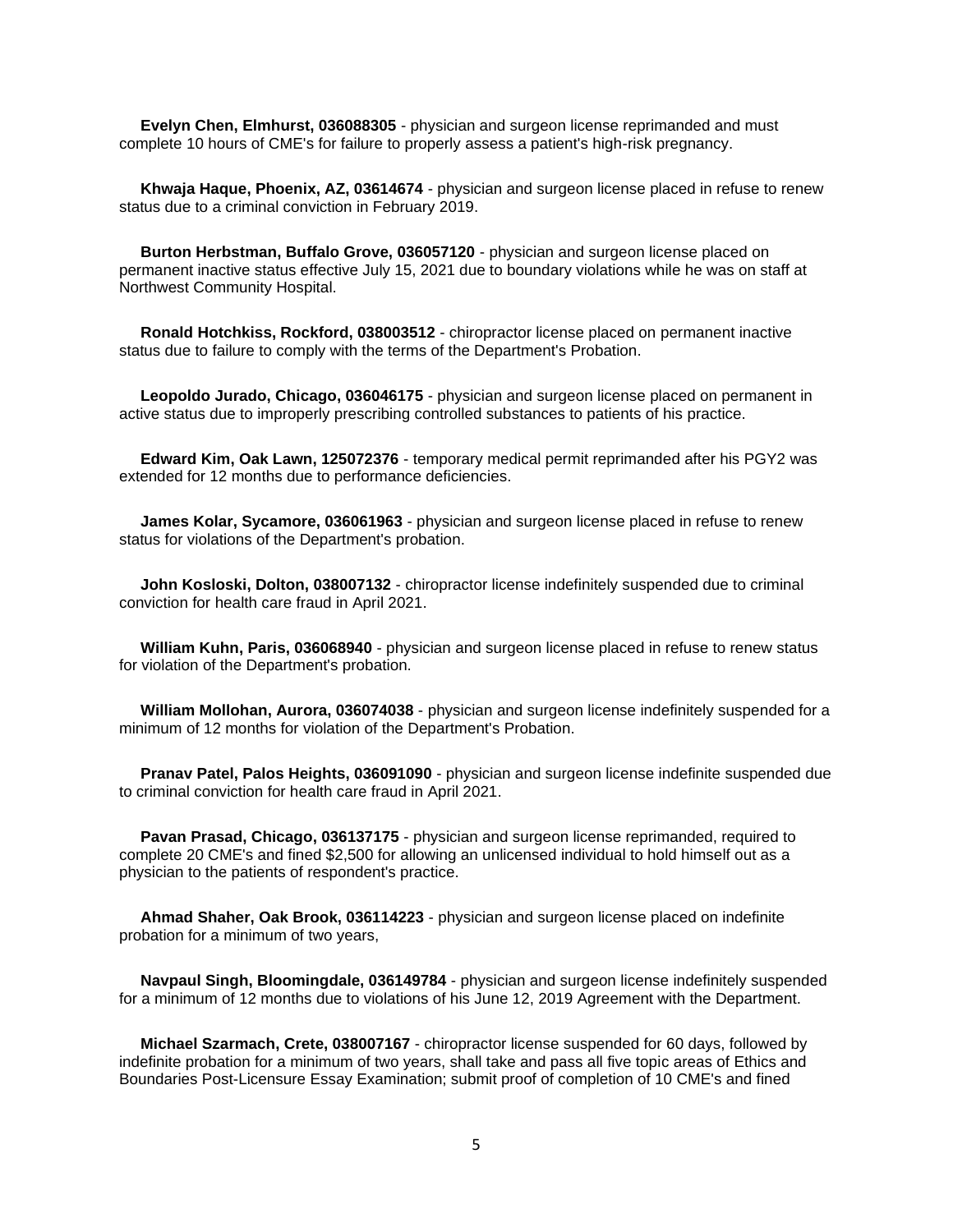\$10,000 after information has come to the attention of the Department indicating that respondent engaged in a boundary violation with a patient of his chiropractic practice.

 **Derek Urban, Spring Hill, TN, 036134411** - physician and surgeon license placed on indefinite probation due to an adverse action taken by the state of Kansas.

 **Robert Wolf, Vernon Hills, 036087172** - physician and surgeon license suspended for 30 days, followed by indefinite probation for a minimum of three years, must take and pass all five topic areas of Ethics and Boundaries Post-Licensure Essay Examination within 12 months, and controlled substance license indefinitely suspended for a minimum of two years retroactive to October 23, 2019, the date of Surrender for Cause due to inappropriately prescribing controlled substances that led to the surrender of his DEA Registration for Cause.

#### **NURSING**

 **Princess Armintia, Chicago, 041463886** - registered professional nurse license reprimanded for unprofessional conduct by taking baclofen pills and lidocaine patches from her employer without authorization and for taking photos of patients' open wounds.

 **Jessica Bumbalough, Marquette Heights, 041360872** - registered professional nurse license automatically, indefinitely suspended for a minimum of 12 months due to respondent's violation of probation for testing positive for ethyl sulfate while on probation.

 **Rocco Cardillo, Rantoul, 041254210** - registered professional nurse license placed in refuse to renew status due to a sister-state discipline.

 **Brooke Case, Rolling Meadows, 041398318** - registered professional nurse license placed in refuse to renew status due to a sister-state discipline on her ability to practice safely.

 **Velma Copeland, Kincaid, 043077038** - practical nurse license indefinitely suspended for a minimum of two years due to unprofessional conduct, false charting, drug diversion, impairment, and failure to report termination.

 **Sarah Delashmit, Highland, 041395696** - registered professional nurse license revoked for four convictions of felony fraud and failure to report the convictions to the Department.

 **Valena Forson, Herrick, 043112036** - practical nurse license indefinitely suspended due to respondent having a personal friend over at a patient's house as well as submitting false time logs.

**Jordan Gentry, Matteson, 041app4013035** - registered professional nurse license issued and placed on indefinite probation due to applicant's sister-state discipline.

 **Christine Hafemeister, Lakewood, CO, 043105672** - practical nurse license placed in refuse to renew status due to an Arizona sister-state discipline.

 **Erin Hanley, Mattoon, 041404643** - registered professional nurse license was previously on probation with a practice restriction which prohibited petitioner from having access to or dispensing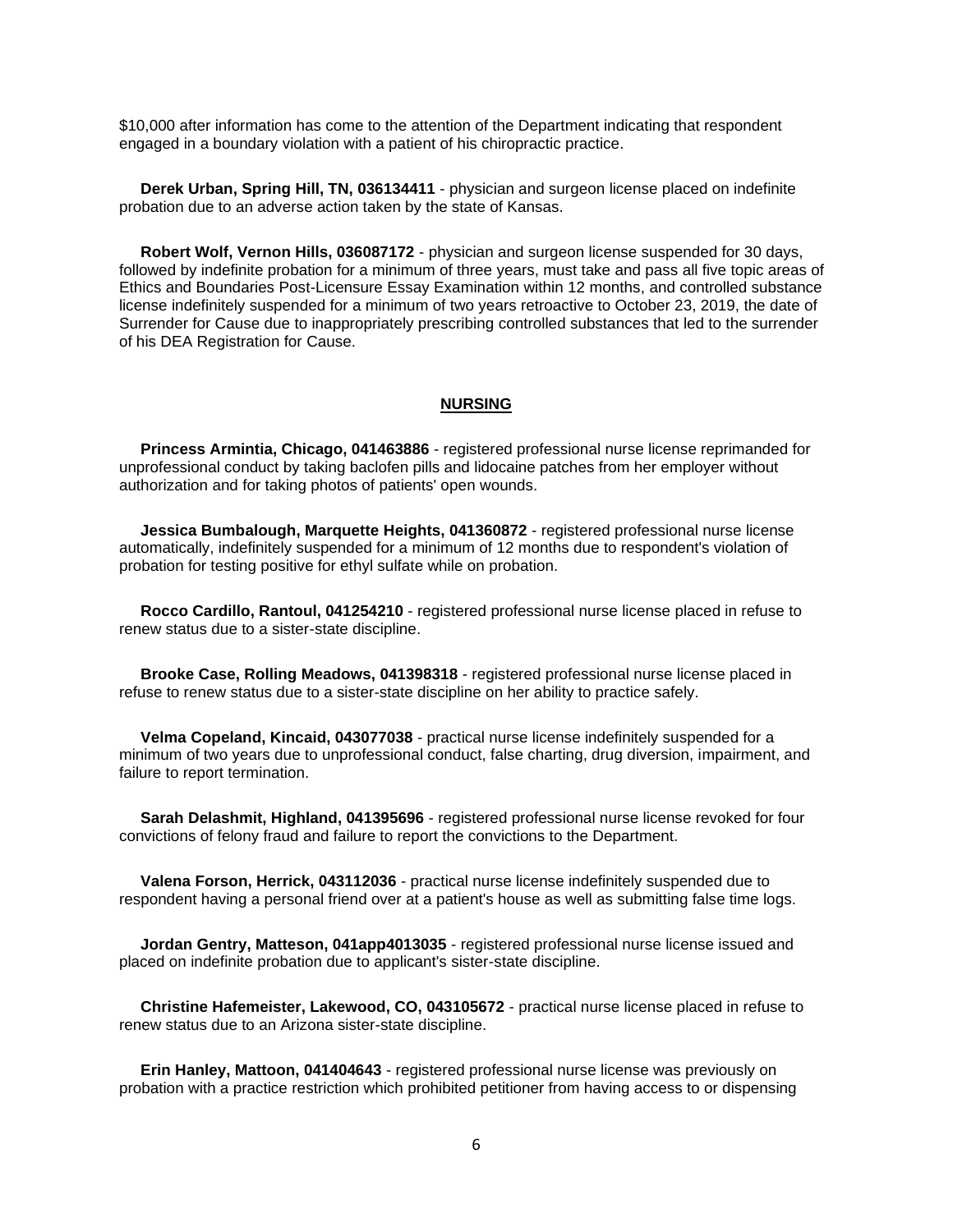narcotics or other potentially addictive medication. Petitioner is now no longer prohibited from having access to or dispensing narcotics or other potentially addictive medication and her license is placed on a new indefinite probation for a minimum of one year.

 **Timothy Jackson, Gary, IN, 041473407** - registered professional nurse license placed under a Chaperone Order as a result of being charged with a crime that requires registration as a sex offender.

 **Jeanne Kirksey, Chicago, 041257868** - registered professional nurse license placed in refuse to renew status due to a sister-state discipline.

 **Jascyna Lewis, Blue Springs, MO, 043115253** – practical nurse license placed in refuse to renew status due to a sister-state discipline.

 **Andrea May, Urbana, 041359351** – registered professional nurse license restored from suspension to indefinite probation for a minimum of three years.

 **Andrea McBride, Elgin, 041337492** - registered professional nurse license automatically, indefinitely suspended for a minimum of 12 months due to respondent's violation of an Agreement of Care, Counseling and Treatment Agreement.

 **Kimberly Meier, Cedar Falls, IA, 041303159** - registered professional nurse license is placed in refuse to renew status due to a sister-state discipline.

 **Irene Ponce, Elkhart, IN, 041310543** - registered professional nurse license placed in refuse to renew status due to a sister-state discipline.

 **Tina Pruitt, Proctorville, OH, 041509735** - registered professional nurse license issued with reprimand due to applicant's sister-state Ohio discipline and due to applicant's West Virginia sister-state discipline for a narcotic violation and for failure to adhere to established standards in the practice setting to safeguard patient care.

 **Charlene Ritch, Minooka, 043121638** - practical nurse license placed in refuse to renew status due to a sister-state discipline.

 **Daniel Schmidt, Joliet, 041427699** - registered professional nurse license automatically, indefinitely suspended for a minimum period of 12 months due to respondent's violation of an Agreement of Care, Counseling and Treatment.

 **Rachel Smith-Lyday, Ina, 041298989** - registered professional nurse license revoked for a conviction of felony drug possession and failure to report her conviction to the Department.

 **Rebecca Stanton, Bloomington, 041442800** - registered professional nurse license placed on indefinite probation for a minimum of three years for an aggravated DUI conviction and excessive use of alcohol.

 **Rebecca Stanton, Bloomington, 041442800** - registered professional nurse license placed on indefinite probation for a minimum of three years for an aggravated DUI conviction and excessive use of alcohol.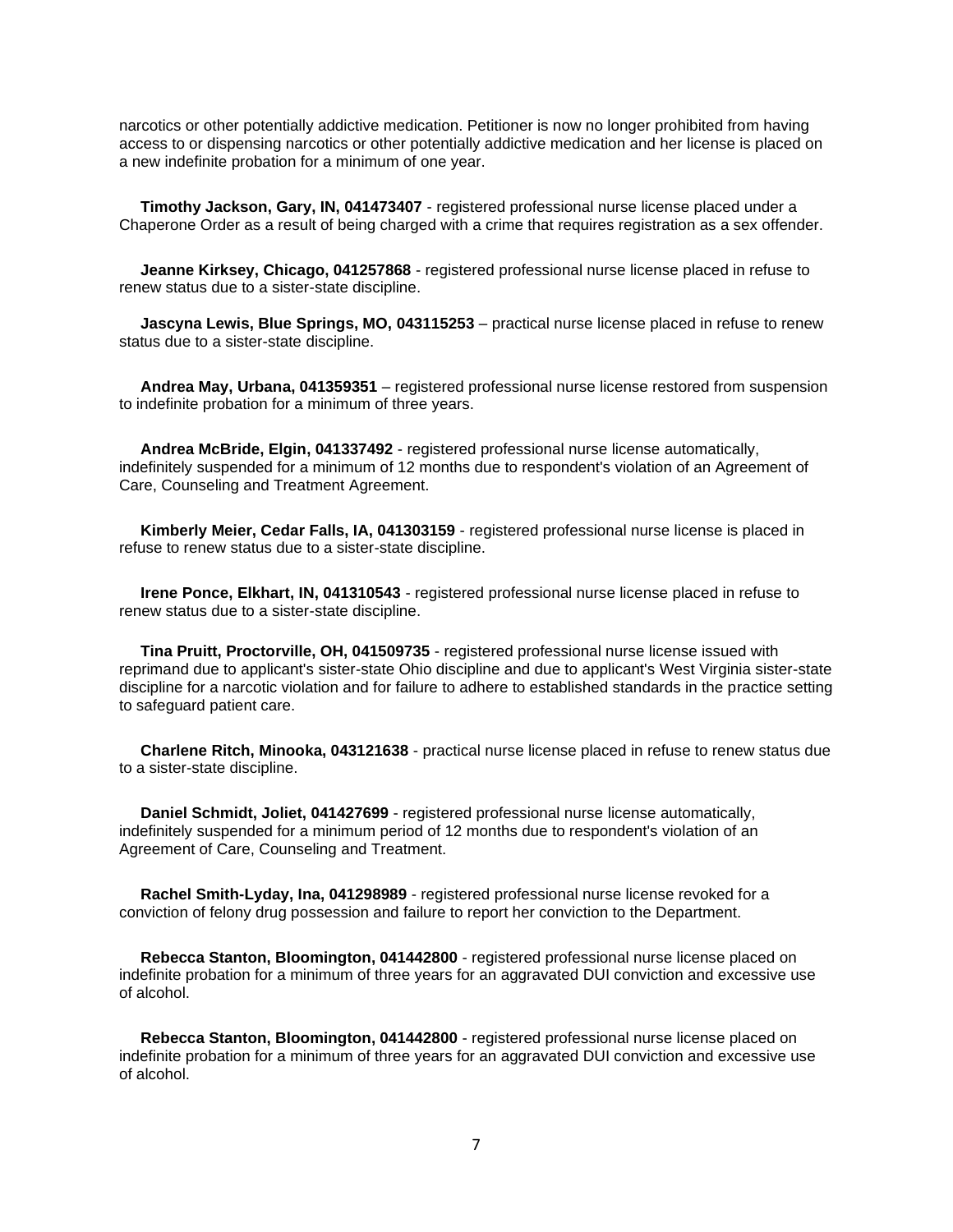**Vanessa Sugg, Saybrook, 043120084** - practical nurse license placed on indefinite probation due to felony convictions for forgery and deceptive practices and failure to report the conviction.

 **Jason Tippett, Tell City, IN, 041416383** - registered professional nurse license is placed in refuse to renew status due to a sister-state discipline.

 **Gary Treadwell, Granite City, 041216285** - registered professional nurse license placed in refuse to renew status due to a sister-state discipline.

 **Thomas Watts, Crystal Lake, 041428148** - registered professional nurse license and 209018870, advanced practice nurse licenses placed under a Chaperone Order as a result of being charged with a forcible felony.

#### **PHARMACY BOARD**

 **Thomas Dudenhoeffer, Sarasota, FL, 051031230** - pharmacist license placed in refuse to renew status due to a sister-state discipline and violations of the Illinois Pharmacy Act.

 **Jeff Guzzi, Franklin Park, 049120569** - pharmacy technician license placed in refuse to renew status due to a criminal conviction.

 **Lucas Sweet, Washington, IN, 051298115** - pharmacist license indefinitely suspended for a minimum of one year due to respondent's discipline by the Indiana Board of Pharmacy stemming from a Criminal Recklessness conviction as a result of his operating a motor vehicle while having marijuana and alcohol in his system.

### **PROFESSIONAL COUNSELOR**

 **Colin Ryan, Cary, 180008477** - clinical professional counselor license placed under a Chaperone Order as a result of being charged with a forcible felony.

#### **VETERINARIAN**

 **Kim Floerchinger, Sauk Village, 090004922** - veterinarian license placed on probation for two years due to unsanitary conditions found at respondent's practice.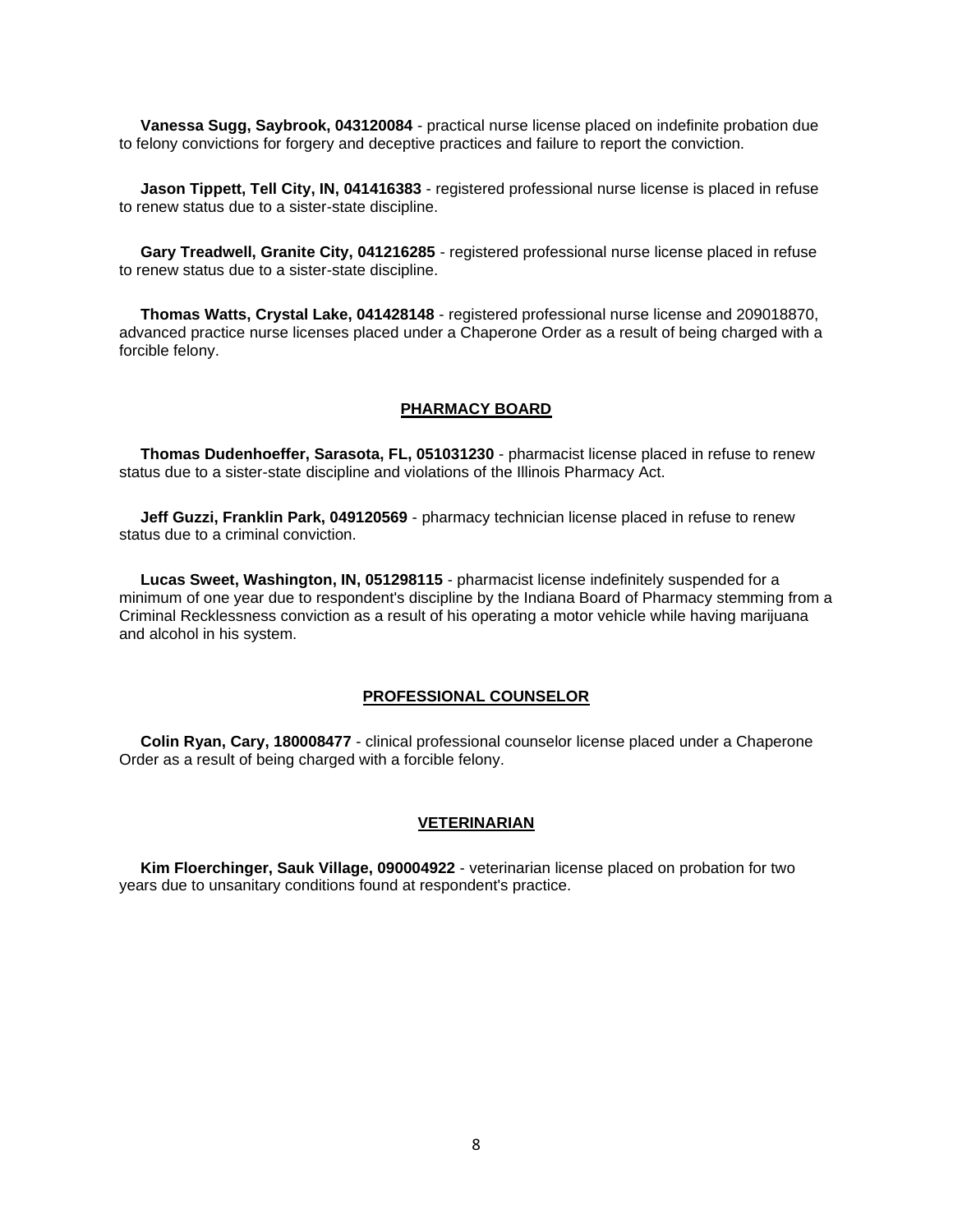# **DIVISION OF REAL ESTATE**

#### **UNLICENSED**

 **Wantan Montgomery, Chicago,** - ordered to cease and desist and a \$10,000 civil penalty for unlicensed practice of real estate in the State of Illinois.

 **Fred Woller, Rock Island,** - ordered to cease and desist and imposed a \$1,500 civil penalty for the unlicensed practice of real estate in the State of Illinois.

### **COMMUNITY ASSOCIATION MANAGER**

 **Sharon Brauer, Schaumburg, 261002447** - community association manager license fined \$1,500 for providing community association services while not licensed with the Department.

 **Angelique France, Matteson, 261001891** - community association manager license revoked and fined \$1,000 for failing to disclose a pending lawsuit to a buyer.

 **Amanda Klepitsch, Elk Grove, 261000464** - community association manager license revoked and fined \$6,000 for failing to properly produce requested business and financial records to a management company.

 **David Lehr, North Barrington, 261002497** - community association manager license fined \$500 for providing community association manager services while not licensed with the Department.

#### **HOME INSPECTOR**

 **William Flanigan, Peoria, 450011231 and Principal Inspections, Inc**, **Peoria unlicensed**, home inspection license and home inspection corporation fined \$1,500 jointly and severally for failing to enter into a written pre-inspection agreement with the client prior to the home inspection, failing to list the client name on the report, failing to make notations about findings in an attic of the home in the report because they never inspected it, failing to properly identify issues related to the attic's tankless water heater, and failing to retain home inspection records for a period of 5 years.

#### **REAL ESTATE**

 **Juan Calderon, Chicago, 475171119** - real estate broker license revoked and fined \$25,000 for several instances of unlicensed practice.

 **Edward Enright, Park Ridge, 471015276 and Quick Draw Properties LLC**, **Park Ridge, 481012775** - real estate managing broker license and limited liability company license were suspended for 6 months and fined \$2,000 jointly and severally for failing to advise the seller and buyer